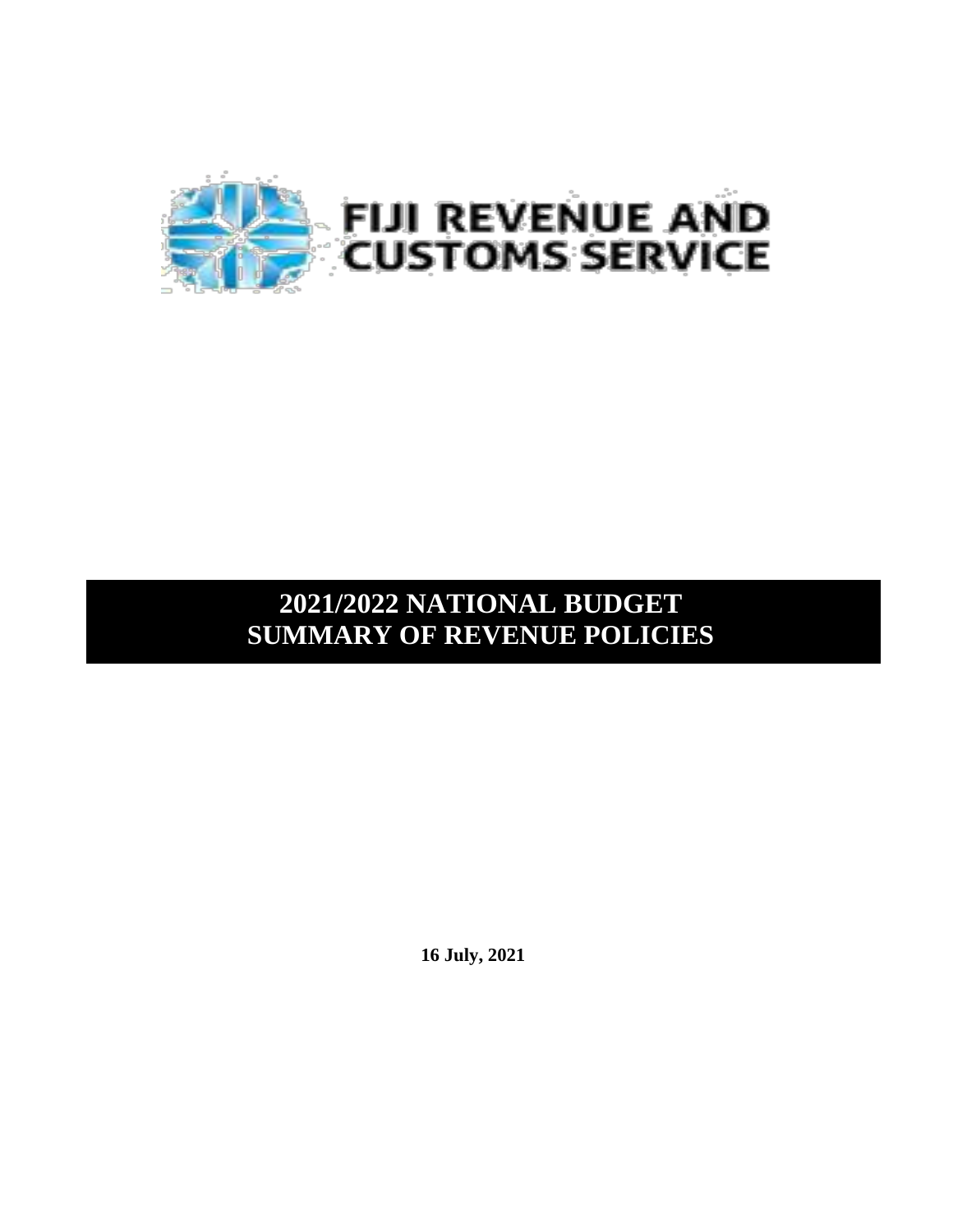#### **Part 1 – Direct Tax Measures**

#### **(i) Income Tax Act**

| $\triangleright$ Any new investment in the infrastructure for businesses engaged<br>1. Investment<br>in<br>in the ICT Sector will be granted a tax holiday and a duty<br>infrastructure for ICT<br>concession package. 90% of the income for the investor shall be<br>purposes.<br>derived from the ICT businesses.<br>1. Tax Exemption Structure<br><b>Capital Investment (\$)</b><br><b>Tax Holiday</b><br>\$2m to \$5m<br>10-year tax holiday<br>\$5m to 10m<br>15-year tax holiday<br>In excess of \$10m<br>20-year tax holiday | <b>Policy</b> | <b>Description</b> |  |
|-------------------------------------------------------------------------------------------------------------------------------------------------------------------------------------------------------------------------------------------------------------------------------------------------------------------------------------------------------------------------------------------------------------------------------------------------------------------------------------------------------------------------------------|---------------|--------------------|--|
|                                                                                                                                                                                                                                                                                                                                                                                                                                                                                                                                     |               |                    |  |
|                                                                                                                                                                                                                                                                                                                                                                                                                                                                                                                                     |               |                    |  |
|                                                                                                                                                                                                                                                                                                                                                                                                                                                                                                                                     |               |                    |  |
|                                                                                                                                                                                                                                                                                                                                                                                                                                                                                                                                     |               |                    |  |
|                                                                                                                                                                                                                                                                                                                                                                                                                                                                                                                                     |               |                    |  |
|                                                                                                                                                                                                                                                                                                                                                                                                                                                                                                                                     |               |                    |  |
|                                                                                                                                                                                                                                                                                                                                                                                                                                                                                                                                     |               |                    |  |
|                                                                                                                                                                                                                                                                                                                                                                                                                                                                                                                                     |               |                    |  |
|                                                                                                                                                                                                                                                                                                                                                                                                                                                                                                                                     |               |                    |  |
|                                                                                                                                                                                                                                                                                                                                                                                                                                                                                                                                     |               |                    |  |
|                                                                                                                                                                                                                                                                                                                                                                                                                                                                                                                                     |               |                    |  |
|                                                                                                                                                                                                                                                                                                                                                                                                                                                                                                                                     |               |                    |  |
| 2. If the investor is also involved in developing strata titles and                                                                                                                                                                                                                                                                                                                                                                                                                                                                 |               |                    |  |
| selling it to ICT/BPO companies, the sale proceeds will also                                                                                                                                                                                                                                                                                                                                                                                                                                                                        |               |                    |  |
| be exempt from income tax.                                                                                                                                                                                                                                                                                                                                                                                                                                                                                                          |               |                    |  |
|                                                                                                                                                                                                                                                                                                                                                                                                                                                                                                                                     |               |                    |  |
| 3. Customs Exemption                                                                                                                                                                                                                                                                                                                                                                                                                                                                                                                |               |                    |  |
|                                                                                                                                                                                                                                                                                                                                                                                                                                                                                                                                     |               |                    |  |
| Customs import duty exemption for the establishment of the                                                                                                                                                                                                                                                                                                                                                                                                                                                                          |               |                    |  |
|                                                                                                                                                                                                                                                                                                                                                                                                                                                                                                                                     |               |                    |  |
| business. Exemption will include raw materials, machinery and                                                                                                                                                                                                                                                                                                                                                                                                                                                                       |               |                    |  |
| equipment including spare parts.                                                                                                                                                                                                                                                                                                                                                                                                                                                                                                    |               |                    |  |
|                                                                                                                                                                                                                                                                                                                                                                                                                                                                                                                                     |               |                    |  |
| $\triangleright$ The additional tax holiday period will also be extended to existing                                                                                                                                                                                                                                                                                                                                                                                                                                                |               |                    |  |
| ICT/BPO Companies.<br>2. Incentive<br>for                                                                                                                                                                                                                                                                                                                                                                                                                                                                                           |               |                    |  |
| Any new investment in an ICT Park (including data storage services)<br>Investment in an ICT                                                                                                                                                                                                                                                                                                                                                                                                                                         |               |                    |  |
| will be granted a tax holiday and a duty concession package.<br>Park                                                                                                                                                                                                                                                                                                                                                                                                                                                                |               |                    |  |
| 1.                                                                                                                                                                                                                                                                                                                                                                                                                                                                                                                                  |               |                    |  |
| <b>Tax Exemption Structure</b><br>(Telecom ICT Park,                                                                                                                                                                                                                                                                                                                                                                                                                                                                                |               |                    |  |
| <b>Capital Investment (\$)</b><br><b>Tax Holiday</b><br>planned<br>to<br>be                                                                                                                                                                                                                                                                                                                                                                                                                                                         |               |                    |  |
| constructed at Lot 2<br>\$10m to \$30m<br>20-year tax holiday                                                                                                                                                                                                                                                                                                                                                                                                                                                                       |               |                    |  |
| In excess of \$30m<br>25-year tax holiday<br>SO 5213, Princess                                                                                                                                                                                                                                                                                                                                                                                                                                                                      |               |                    |  |
| road, Tamavua.)                                                                                                                                                                                                                                                                                                                                                                                                                                                                                                                     |               |                    |  |
| <b>Customs Exemption</b><br>2.                                                                                                                                                                                                                                                                                                                                                                                                                                                                                                      |               |                    |  |
|                                                                                                                                                                                                                                                                                                                                                                                                                                                                                                                                     |               |                    |  |
| Customs import duty exemption for the establishment of the                                                                                                                                                                                                                                                                                                                                                                                                                                                                          |               |                    |  |
| business. Exemption will include raw materials, machinery and                                                                                                                                                                                                                                                                                                                                                                                                                                                                       |               |                    |  |
| equipment including spare parts.                                                                                                                                                                                                                                                                                                                                                                                                                                                                                                    |               |                    |  |
| Any company who wishes to invest in network cabling (submarine<br>3. Incentive<br>for                                                                                                                                                                                                                                                                                                                                                                                                                                               |               |                    |  |
| cable) and associated infrastructure development will be provided a<br>investment<br>in<br>a                                                                                                                                                                                                                                                                                                                                                                                                                                        |               |                    |  |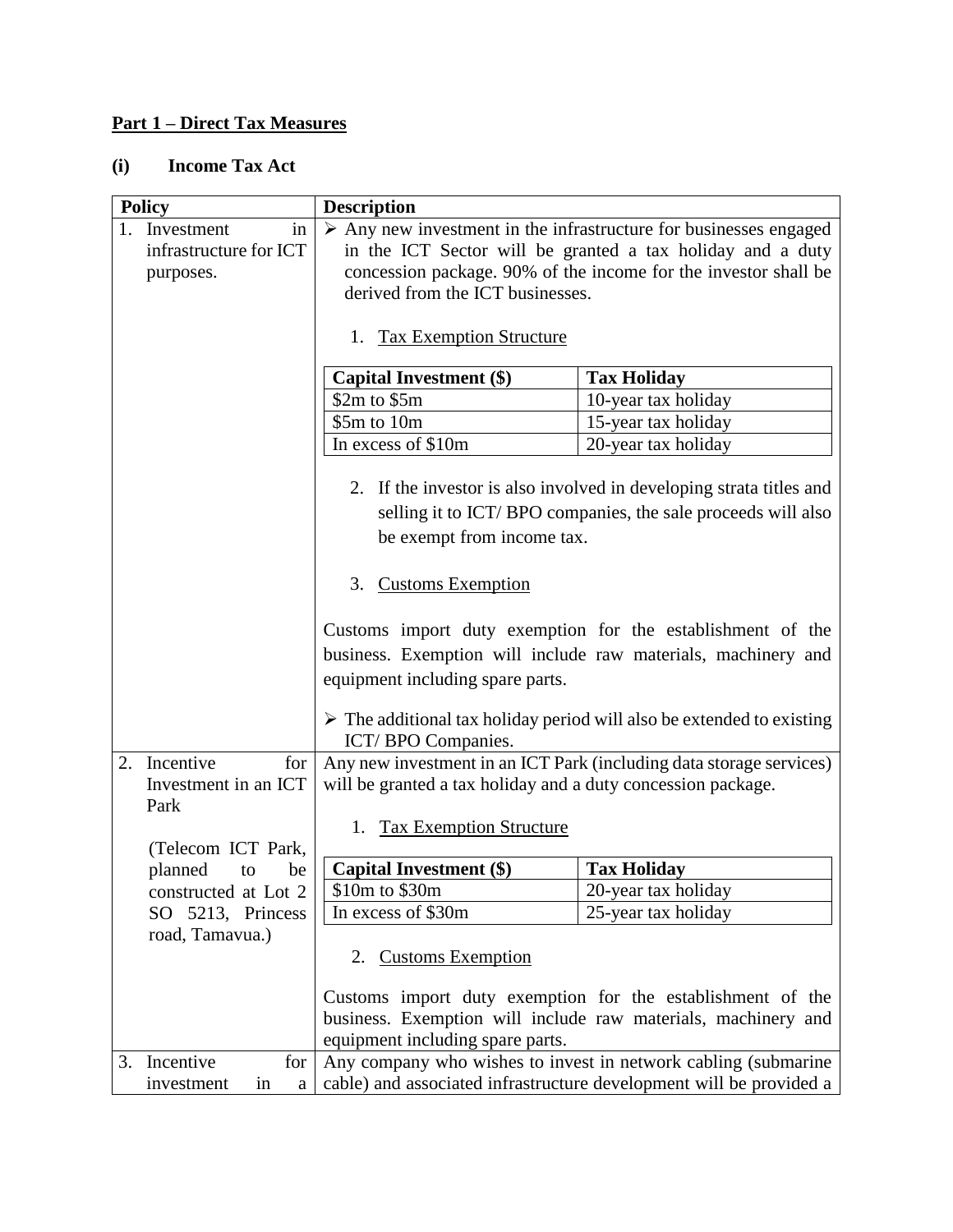|    | Network Cabling and<br>infrastructure. | Fiji.                                       | tax holiday and duty concession package. The cable should land in                                                                                                                          |
|----|----------------------------------------|---------------------------------------------|--------------------------------------------------------------------------------------------------------------------------------------------------------------------------------------------|
|    |                                        | 1. Tax Exemption Structure                  |                                                                                                                                                                                            |
|    |                                        |                                             |                                                                                                                                                                                            |
|    |                                        | Capital Investment (\$)                     | <b>Tax Holiday</b>                                                                                                                                                                         |
|    |                                        | Investment above \$40 million               | 30-year tax holiday                                                                                                                                                                        |
|    |                                        | 2. Customs Exemption                        |                                                                                                                                                                                            |
|    |                                        | equipment including spare parts.            | Customs import duty exemption for the establishment of the<br>business. Exemption will include raw materials, machinery and                                                                |
| 3. | Hotel<br>Investment                    |                                             | 1. Extend SLIP to renovations and refurbishments of existing                                                                                                                               |
|    | Incentive                              | hotels or resorts.                          |                                                                                                                                                                                            |
|    |                                        | once.                                       | $\geq$ 5-year tax holiday for investments more than \$2m. The<br>incentive will be available for the next 18 months effective<br>from 1 August 2021. This incentive can be claimed only    |
|    |                                        | 2. SLIP for new hotels                      |                                                                                                                                                                                            |
|    |                                        | excess of \$40 million.                     | $\triangleright$ Another tax exemption tier will be added for investments in                                                                                                               |
|    |                                        | <b>Capital Investment (\$)</b>              | <b>Tax Holiday</b>                                                                                                                                                                         |
|    |                                        | $250,000 - $1m$                             | 5-year tax holiday                                                                                                                                                                         |
|    |                                        | $$1m-$2m$                                   | 7-year tax holiday                                                                                                                                                                         |
|    |                                        | $$2m-$40m$                                  | 13-year tax holiday                                                                                                                                                                        |
|    |                                        | In excess of \$40m                          | 25-year tax holiday                                                                                                                                                                        |
|    |                                        | ➤<br>all import.                            | 3. Standard Allowance will be increased to 50% from 25%.<br>Duty free importation for all hotels and resorts for 18 months<br>effective from 1 August 2022. 5% ECAL will also be waived on |
| 4. | Incentive<br>for<br>Investment<br>in   | holiday and a duty concession package.      | Any new investment in the recycling business will be granted a tax                                                                                                                         |
|    | Recycling Business.                    | <b>Tax Exemption Structure</b>              |                                                                                                                                                                                            |
|    |                                        |                                             |                                                                                                                                                                                            |
|    |                                        |                                             |                                                                                                                                                                                            |
|    |                                        | <b>Capital Investment (\$)</b>              | <b>Tax Holiday</b>                                                                                                                                                                         |
|    |                                        | \$250,000 to \$500,000<br>\$500,000 to \$2m | 3-year tax holiday<br>5-year tax holiday                                                                                                                                                   |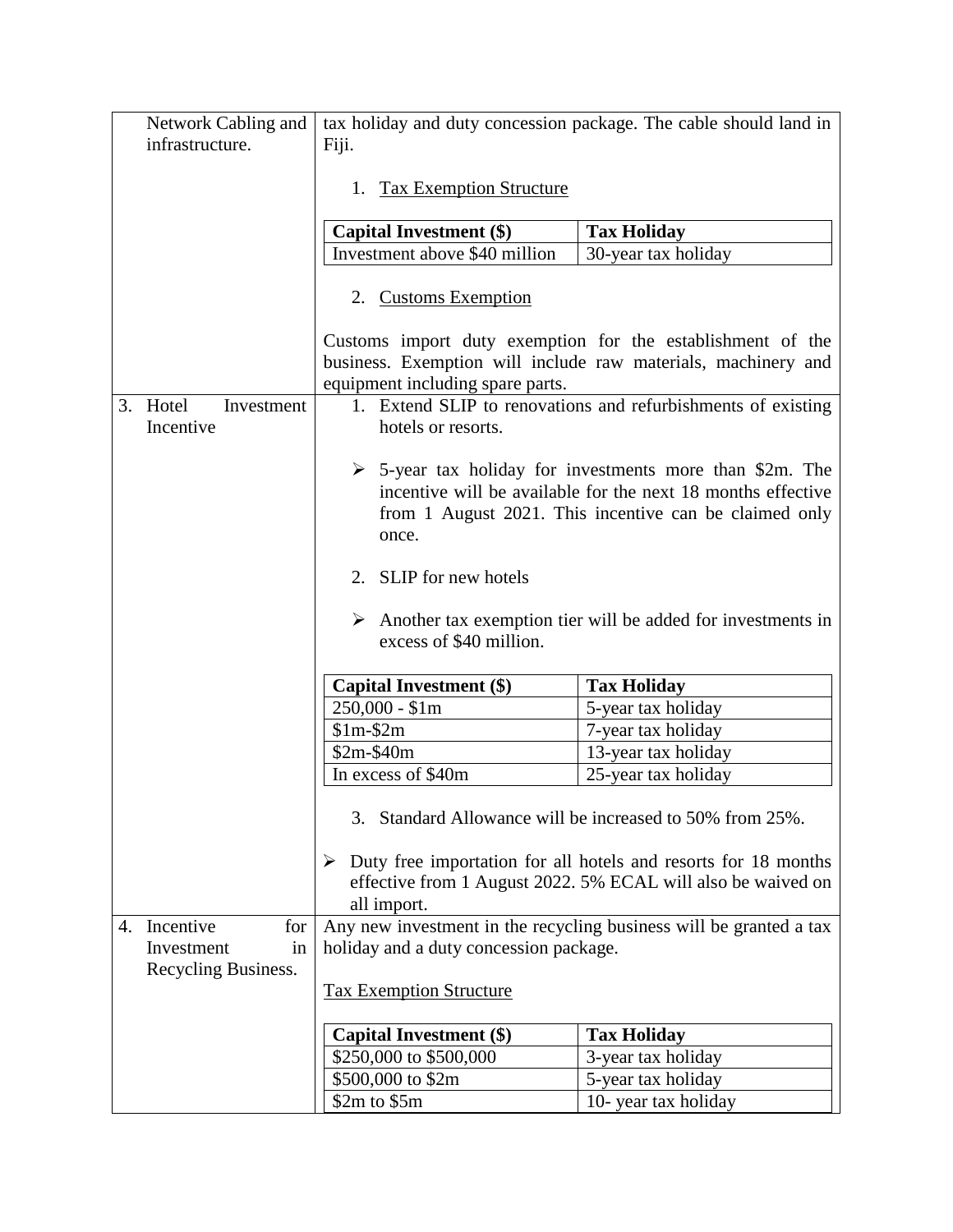|                                                                                    | \$5m to 10m                                                        | 15-year tax holiday                                                                                                                                                                                |
|------------------------------------------------------------------------------------|--------------------------------------------------------------------|----------------------------------------------------------------------------------------------------------------------------------------------------------------------------------------------------|
|                                                                                    | In excess of \$10m                                                 | 20-year tax holiday                                                                                                                                                                                |
|                                                                                    | <b>Customs Exemption</b>                                           |                                                                                                                                                                                                    |
|                                                                                    |                                                                    | Customs import duty exemption for the establishment of the                                                                                                                                         |
|                                                                                    |                                                                    | business. Exemption will include raw materials, machinery and                                                                                                                                      |
|                                                                                    | equipment including spare parts.                                   |                                                                                                                                                                                                    |
| 5. Agriculture Incentive                                                           |                                                                    | $\triangleright$ In the bid to encourage investment in the agriculture sector, the                                                                                                                 |
|                                                                                    | following capital investment levels:                               | government has further incentivized the agriculture incentive,<br>whereby any new activity in commercial agricultural farming and<br>agro-processing qualify for income tax exemption based on the |
|                                                                                    | <b>Capital Investment (\$)</b>                                     | <b>Tax Holiday</b>                                                                                                                                                                                 |
|                                                                                    | $$100,000 - $250,000$                                              | 5 years                                                                                                                                                                                            |
|                                                                                    | $\overline{$250,000}$ - \$1,000,000                                | 10 years                                                                                                                                                                                           |
|                                                                                    | $$1,000,000 - $2,000,000$                                          | 15 years                                                                                                                                                                                           |
|                                                                                    | More than \$2,000,000                                              | 20 years                                                                                                                                                                                           |
| Natural<br>Disaster<br>6.                                                          | all machinery, plants, equipment and tools.                        | The agriculture sector will continue to enjoy duty free importation of<br>$\triangleright$ The scope of the Natural Disaster Reserve Fund will now include                                         |
| <b>Reserve Fund</b>                                                                | deposits being made for pandemic purposes.                         |                                                                                                                                                                                                    |
|                                                                                    |                                                                    | $\triangleright$ Funds kept in the NDR as at 30 <sup>th</sup> June 2021 can be also utilized                                                                                                       |
|                                                                                    | for pandemic purposes.                                             |                                                                                                                                                                                                    |
|                                                                                    | will be available for future use.                                  | $\triangleright$ A new Reserve Fund for business continuity during pandemics                                                                                                                       |
| 7. Export<br>Income                                                                |                                                                    | $\triangleright$ As announced in the COVID-19 Response Budget, the Export                                                                                                                          |
| <b>Deduction Incentive</b>                                                         |                                                                    | Income Deduction was increased from 50% to 60% and the rate                                                                                                                                        |
|                                                                                    |                                                                    | is valid till 2022. Given the negative impact of the pandemic on                                                                                                                                   |
|                                                                                    | 2024.                                                              | exports, the deduction will be maintained until 31 December                                                                                                                                        |
|                                                                                    | December 2024                                                      | $\triangleright$ Agriculture and fisheries sector will qualify for Export Income<br>Deduction of 90%. The deduction will be maintained until 31                                                    |
| 8. Taxation<br>of<br>the<br>mining sector                                          | 2021.                                                              | $\triangleright$ The taxation on mining sector as stipulated under Part 6 of the<br>Income Tax Act 2015 will be made effective from 01 August                                                      |
| 9. Income<br>Tax<br>Exemption for Unit<br><b>Trusts</b>                            | $\triangleright$ All Unit Trusts will be exempted from Income Tax. |                                                                                                                                                                                                    |
| 10. Tax<br>deduction<br>for<br>development<br><b>or</b><br>upgrade<br>online<br>of | platforms.                                                         | $\triangleright$ A 200% tax deduction will be allowed on the development or<br>upgrade of online shopping websites with integrated payment                                                         |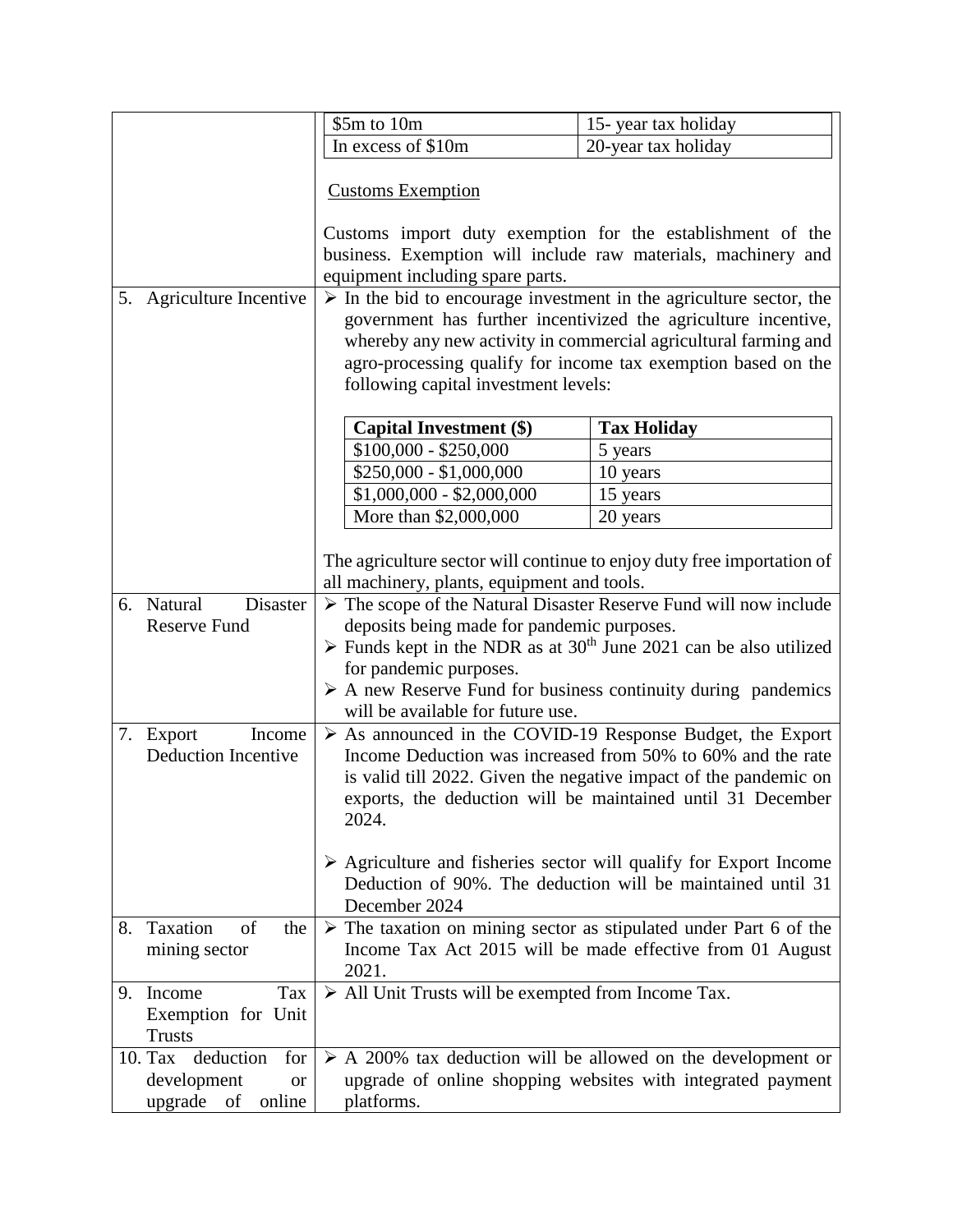| shopping<br>websites                     |                                                                                   |
|------------------------------------------|-----------------------------------------------------------------------------------|
| with<br>integrated                       |                                                                                   |
| payment platforms                        |                                                                                   |
| 11. Tax deduction<br>for                 | $\triangleright$ A 200% tax deduction will be allowed for investment in fogging   |
| in<br>investment                         | machines specifically used for decontamination and sanitizing                     |
| fogging machines                         | purposes.                                                                         |
| 12. Debt Forgiveness                     | $\triangleright$ As announced in the COVID-19 Response Budget and the 2020-       |
|                                          | 2021 National Budget, debt forgiveness is not subject to income                   |
|                                          | tax for all debt outstanding forgiven from 1 April 2020 up to 31                  |
|                                          | December 2021. This policy will now be further extended.                          |
|                                          | $\triangleright$ Debt creation period will be extended from 31 December 2020 to   |
|                                          | 31 December 2021.                                                                 |
|                                          | $\triangleright$ Debt forgiveness period will be extended from 31 December 2021   |
|                                          | to 31 December 2022                                                               |
| 13. Exempt<br>interest                   | $\triangleright$ Income Tax Act will be amended to simplify the rules to allow    |
| income                                   | interest income earned to be exempted on income less than                         |
|                                          | \$30,000.                                                                         |
| 14. Re-organization                      | $\triangleright$ Section 88 of the Income Tax Act 2015 will extend the scope to   |
|                                          | cover partnership structure.                                                      |
|                                          | $\triangleright$ Furthermore, the definition of group companies will be expanded  |
|                                          | to include transfer of assets between companies that have                         |
|                                          | common shareholders.                                                              |
| deduction<br>15. Tax<br>for              | $\triangleright$ The 300% deduction allowed on salaries and wages paid to an      |
| salary<br>and<br>wages                   | employee quarantined and/or tested positive for COVID-19 will                     |
| paid                                     | be further extended from 31 December 2020 to 31 December                          |
|                                          | 2022.                                                                             |
|                                          | $\triangleright$ Letter from the Ministry of Health and Medical Services will be  |
|                                          | required for verification.                                                        |
| 16. Tax<br>deduction<br>for <sub>1</sub> | $\triangleright$ The tax deduction given to landlords for the amount of reduction |
| of<br>reduction                          | of commercial rent will be increased from 100% to 200%.                           |
| commercial rent                          | $\triangleright$ The tax deduction will be further extended until 31 July 2022.   |
| 17. FNPF Contribution                    | $\triangleright$ The mandatory FNPF contribution will be increased from 5% to     |
|                                          | 6 percent.                                                                        |
|                                          | $\triangleright$ Employer contribution exceeding the 6% mandatory FNPF            |
|                                          | contribution up until 10% will be allowed a tax deduction of 300%                 |
|                                          | of the excess. A 100% deduction is allowed under Section 23 of                    |
|                                          | the Income Tax Act whilst the remainder 200% will be provided                     |
|                                          | through the Other Incentives Regulations.                                         |
| 18. Film<br>Making<br>and                | $\triangleright$ Film Tax Rebate payment for pending payments will resume in      |
| Audio-Visual                             | the new fiscal year, while processing of all new provisional                      |
| Incentives                               | applications will still be suspended.                                             |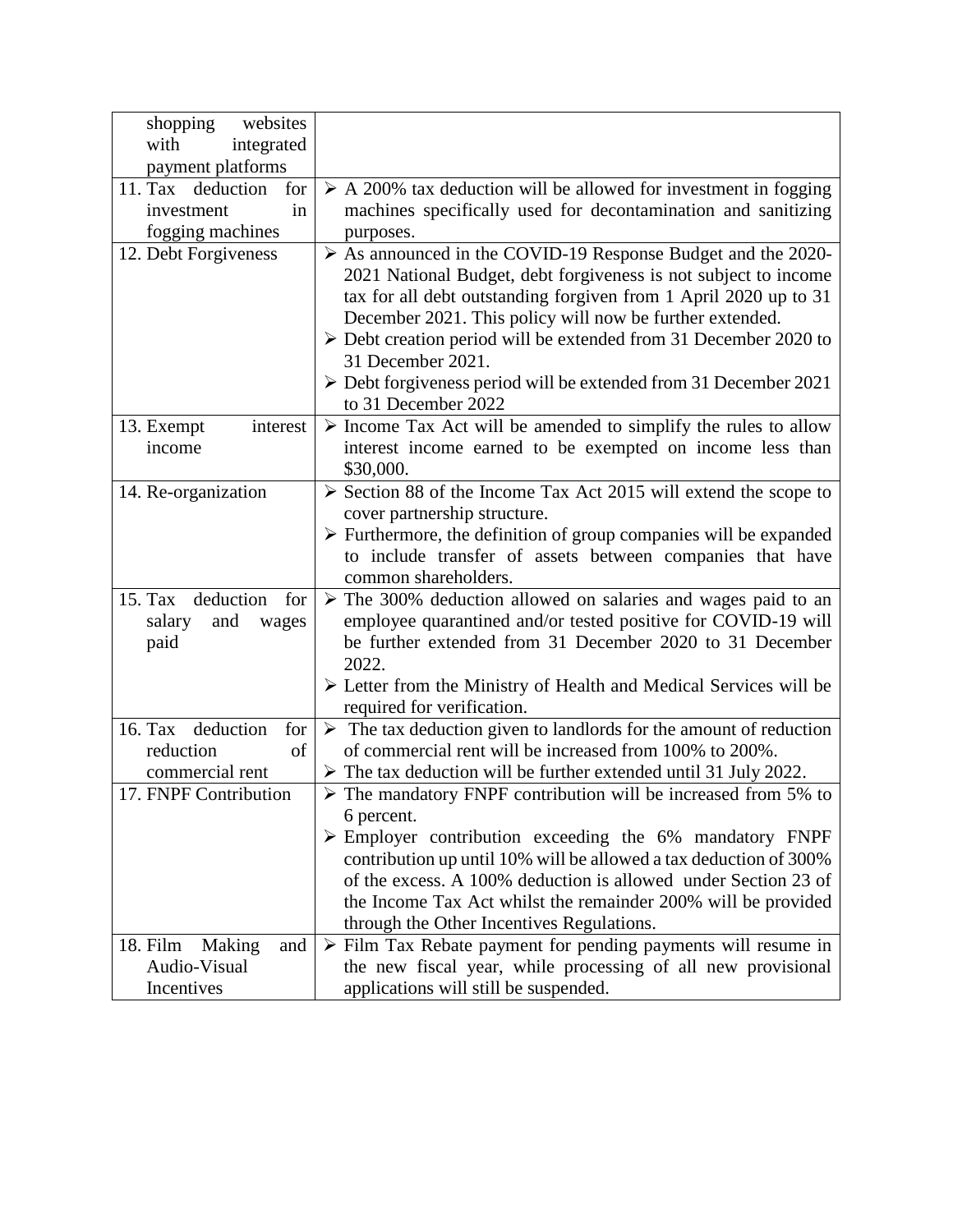#### **(ii) Tax Administration Act**

| <b>Policy</b>                                                                           | <b>Description</b>                                                                                                                                                                                                                                                                                                                                                                                                                                                                                             |
|-----------------------------------------------------------------------------------------|----------------------------------------------------------------------------------------------------------------------------------------------------------------------------------------------------------------------------------------------------------------------------------------------------------------------------------------------------------------------------------------------------------------------------------------------------------------------------------------------------------------|
| 1. Withholding Tax<br>on professional<br>service fees                                   | $\triangleright$ Consistent with DTAs and domestic law provisions, FRCS will<br>facilitate refund of withholding tax collected on professional service<br>fees.<br>Withholding tax directly paid to non-residents will be refunded<br>$\circ$<br>through discussions with the respective competent authorities<br>using Mutual Agreement Process article in the DTAs. Tax<br>Administration Act will be amended to explicitly provide for                                                                      |
|                                                                                         | this;<br>Withholding tax paid by Fiji residents on behalf of non-residents<br>O<br>will be paid using the section $33(5)$ of the Tax Administration<br>Act after verifying documents and assessments                                                                                                                                                                                                                                                                                                           |
| 2. Section $11 -$<br>Amendment of<br><b>Tax Assessments</b>                             | $\triangleright$ FRCS will only go back 3 years to amend tax returns of Companies<br>that have a gross turnover of less than \$1.25 million. Section 11 of<br>the Tax Administration Act will be amended accordingly.                                                                                                                                                                                                                                                                                          |
| 3. Dishonored<br>cheques                                                                | $\triangleright$ In an effort to deter taxpayers from presenting dishonored cheques,<br>a fine of \$500 will be imposed.                                                                                                                                                                                                                                                                                                                                                                                       |
| 4. Tax write-off<br>threshold                                                           | The tax write-off threshold for CEO FRCS will be increased from<br>\$500 to \$100,000.                                                                                                                                                                                                                                                                                                                                                                                                                         |
| 5. Tax amnesty                                                                          | > Tax Amnesty will be granted to taxpayers with tax arrears to obtain<br>waiver for all penalties upon payment of real taxes.<br>$\triangleright$ To qualify for the amnesty, taxpayers must make payment<br>arrangements within 3 months from 1 August 2021 and make<br>payments before 30 June 2022.                                                                                                                                                                                                         |
| 6. Tax refunds to<br>offset customs<br>debt and customs<br>refund to offset<br>tax debt | $\triangleright$ Tax payers will be allowed to use excess credit in VAT/Income Tax<br>or any other tax type to offset against customs debt. This policy will<br>not be applicable for disputed tax. Similarly taxpayers will be<br>allowed to use excess customs credit to offset against any tax debt.                                                                                                                                                                                                        |
| 7. Rulings                                                                              | $\triangleright$ The ruling legislation will be implemented from 1 August 2021.                                                                                                                                                                                                                                                                                                                                                                                                                                |
| 8. Any court of<br>competent<br>jurisdiction may<br>remit the matter to<br>the CEO      | $\triangleright$ Section 86 of the Tax Administration Act will be amended to allow<br>matters to be referred to the CEO by any court of competent<br>jurisdiction.                                                                                                                                                                                                                                                                                                                                             |
| 9. VAT Monitoring<br>System (VMS)                                                       | $\triangleright$ The implementation of the Vat Monitoring System (VMS) as<br>captured in the Electronic Fiscal Device (EFD) Regulations will be<br>further deferred until 31 December 2023. Implementation will be<br>made compulsory on businesses from 1 January 2024.<br>$\triangleright$ Furthermore, businesses who wish to implement VMS on a voluntary<br>basis until 31 December 2023, will qualify for a tax deduction of<br>300% based on the expenditure incurred in the implementation<br>process. |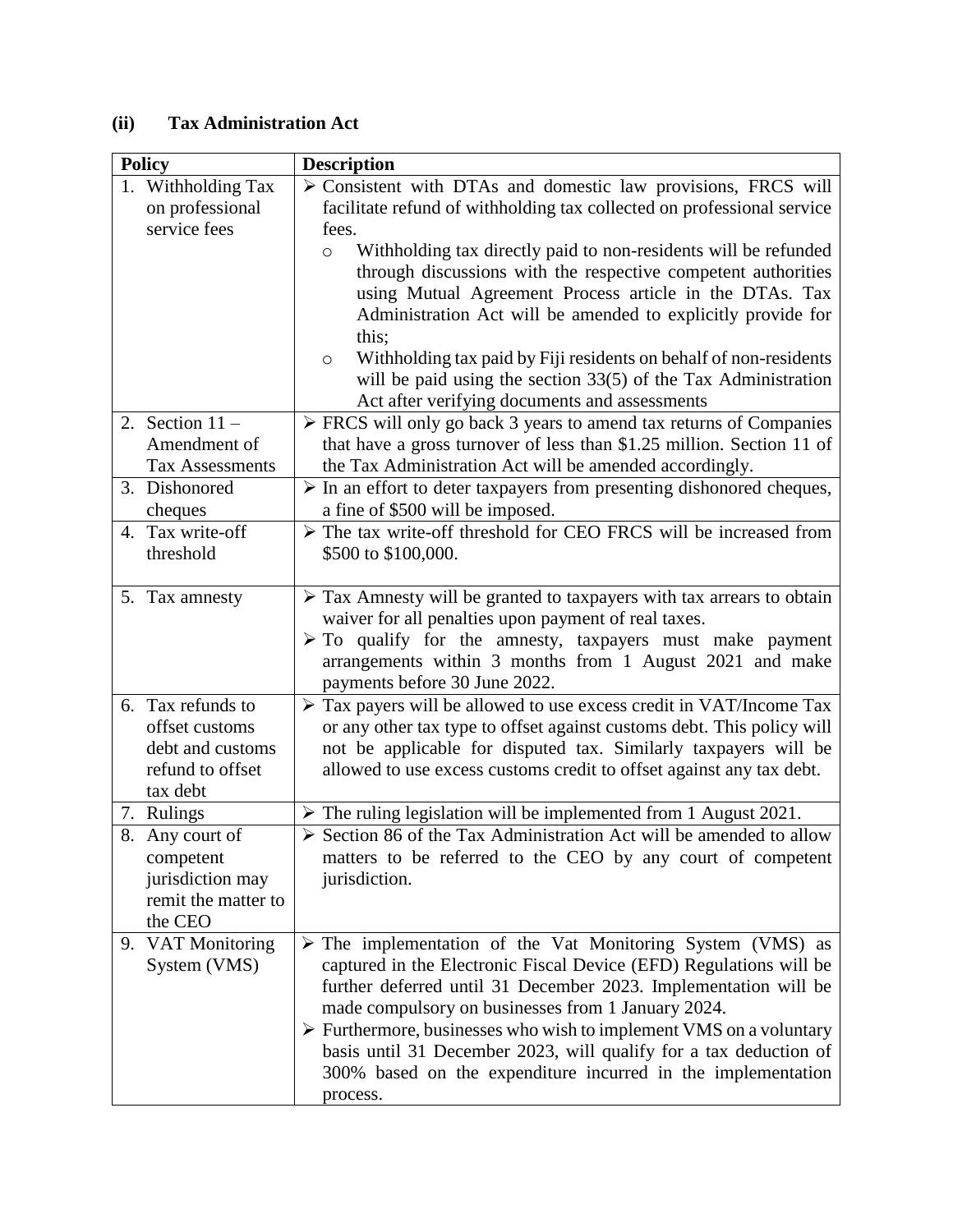# **Part 2 – Indirect Tax Measures**

#### **(i) Value Added Tax Act**

| <b>Policy</b>                                                                 | <b>Description</b>                                                                                                                                                                                                                                                                                                                                                                                                                                                            |
|-------------------------------------------------------------------------------|-------------------------------------------------------------------------------------------------------------------------------------------------------------------------------------------------------------------------------------------------------------------------------------------------------------------------------------------------------------------------------------------------------------------------------------------------------------------------------|
| 1. VAT exemption<br>on all climate and<br>disaster<br>parametric<br>insurance | $\triangleright$ A climate and disaster parametric insurance refers to micro-<br>insurance products targeting farmers, fishermen, small businesses,<br>market vendors and other vulnerable groups, for which a small<br>subscription fee is paid and in the event of disasters, the insured party<br>receives payout.<br>$\triangleright$ Indemnity payout will be exempted from VAT.<br>$\triangleright$ Schedule 1 of the VAT Act will be amended to ensure that parametric |
|                                                                               | insurance is an exempt supply.                                                                                                                                                                                                                                                                                                                                                                                                                                                |
| 2. Definition for<br>omnibus                                                  | $\triangleright$ The definition of omnibus for VAT zero rating purposes will be<br>amended to align with the definition contained in the LTA Act.                                                                                                                                                                                                                                                                                                                             |
| 3. Disclosure of<br>VAT registration<br>status                                | $\triangleright$ The Value Added Tax Act will be amended to include the provision<br>of disclosing or publishing of registration status of registered persons<br>by the CEO.                                                                                                                                                                                                                                                                                                  |
| 4. VAT exemption<br>on crew<br>allowance                                      | $\triangleright$ Section 14 will be amended to include concession code 218A for<br>VAT exemption on crew allowance.                                                                                                                                                                                                                                                                                                                                                           |
| 5. VAT exemption<br>$\alpha$<br>unaccompanied<br>luggage                      | $\triangleright$ Section 14 will be amended to include concession code 219A for<br>VAT exemption on unaccompanied luggage for a travelling<br>passenger.                                                                                                                                                                                                                                                                                                                      |

# **(ii) Environmental & Climate Adaptation Levy Act**

| <b>Policy</b>                                                                 |   | <b>Description</b>                                                                                                                                   |
|-------------------------------------------------------------------------------|---|------------------------------------------------------------------------------------------------------------------------------------------------------|
| Refund of the<br>Environment &                                                | ➤ | Provision will be made to allow refund of ECAL for any errors and<br>omissions, along with customs duty.                                             |
| Climate<br><b>Adaptation Levy</b>                                             |   |                                                                                                                                                      |
| (ECAL)                                                                        |   |                                                                                                                                                      |
| 2. ECAL exemption<br>on private<br>importation                                | ➤ | Schedule 2 of ECAL Act will be amended to include concession<br>code 212 for exemption of ECAL on private importation.                               |
| 3. ECAL exemption<br>on passenger/<br>crew allowance                          | ➤ | Schedule 2 of ECAL Act will be amended to include concession<br>codes 218 and 218A for exemption of ECAL on crew allowance.                          |
| 4. ECAL exemption<br>on travelling<br>passenger's<br>unaccompanied<br>luggage | ➤ | Schedule 2 of ECAL Act will be amended to include concession<br>codes 219A for exemption of ECAL on travelling passenger's<br>unaccompanied luggage. |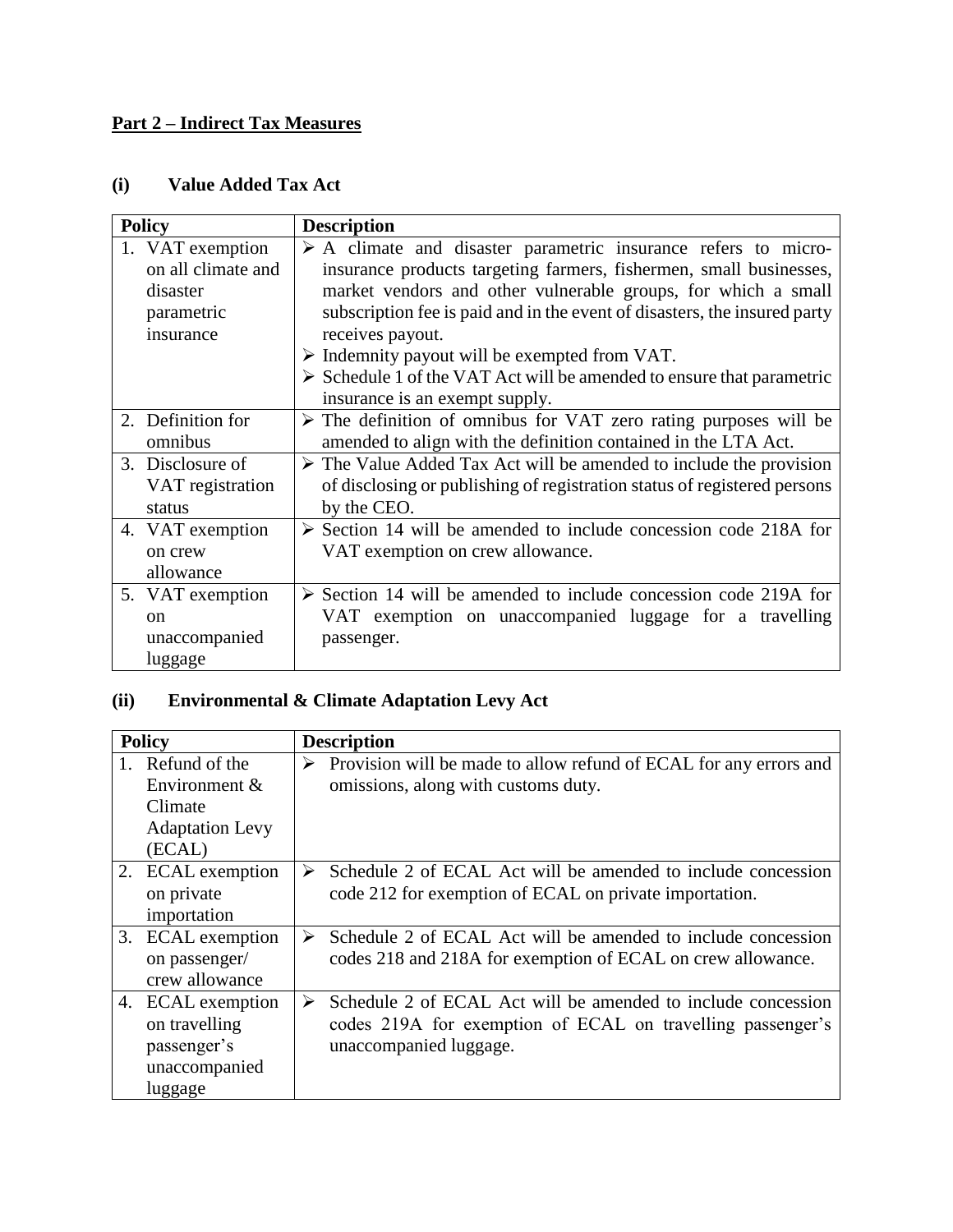| 5. ECAL exemption | $\triangleright$ Schedule 2 of ECAL Act will be amended to include concession |
|-------------------|-------------------------------------------------------------------------------|
| on importation of | codes 235 and 235A for exemption of ECAL on importation of                    |
| goods for hotels  | goods for hotels and resorts.                                                 |
| and resorts       |                                                                               |

# **(iii) Customs Tariff Act – Fiscal Duty and Import Excise Changes**

|    | <b>Policy</b>                                                                                                            |                            | <b>Description</b>                                                                                                                                                                                                                                                                                  |
|----|--------------------------------------------------------------------------------------------------------------------------|----------------------------|-----------------------------------------------------------------------------------------------------------------------------------------------------------------------------------------------------------------------------------------------------------------------------------------------------|
|    | 1. Increase in fiscal<br>duty on steel<br>pipes, galvanized<br>pipes, stainless<br>steel pipes and<br>rectangular tubing | $\blacktriangleright$      | Tariff on steel pipes, galvanized pipes, stainless steel pipes and<br>rectangular tubing will be increased to fiscal duty of 32% or \$0.40<br>per kg whichever is greater and 10% import excise. The description<br>will be aligned to include pipes with a wall thickness of 1.6mm to<br>$2.3$ mm. |
|    | 2. Reduction in fiscal<br>duty on liquid<br>milk, full cream<br>milk, yogurt,<br>butter and cheese                       | $\blacktriangleright$<br>➤ | Fiscal duty on liquid milk, full cream powdered milk, yogurt, cheese<br>and butter will be reduced to 5%.<br>The new duty will be effective from 31 August 2022.                                                                                                                                    |
|    | 3. Reduction in fiscal<br>duty on green tea                                                                              | ➤                          | Fiscal duty on green tea will be further reduced from 5% to 0%.                                                                                                                                                                                                                                     |
| 4. | <b>Concession Code</b><br>$221 -$ Shipping<br>companies                                                                  |                            | $\triangleright$ Concession code 221 will be extended to include plastic seals, bolt<br>seals and dangerous goods stickers.                                                                                                                                                                         |
|    | 5. Reduction in fiscal<br>duty on spare parts<br>for electrical<br>equipment                                             | $\blacktriangleright$      | Fiscal duty on spare parts for electrical equipment such as detector<br>machines will be reduced to 0%.                                                                                                                                                                                             |
| 6. | Reduction in fiscal<br>duty on cement                                                                                    | $\blacktriangleright$<br>➤ | Given the current shortage of cement in the market, fiscal duty on<br>cement will be reduced to 5% for a period of 6 months, from 01<br>August 2021 to 31 January 2022.<br>Importation of cement will be facilitated under concession code<br>124.                                                  |
| 7. | Importation of egg<br>trays and cup<br>holders                                                                           | $\blacktriangleright$      | Importation of egg trays and cup holders will be subject to fiscal<br>duty of 32%, however orders placed prior to 16 July 2021 can be<br>facilitated under concession code 231.                                                                                                                     |
|    | 8. Concession code<br>$124$ – Concessions<br>applicable to<br>particular goods                                           | $\blacktriangleright$      | Concession code 124 will be extended to include cement, timber,<br>reinforcing bars, veneer plywood and nails in the event that there is<br>unavailability of supply by local manufacturers.                                                                                                        |
|    | 9. Reduction in duty<br>on fruit juices                                                                                  |                            | $\triangleright$ Fiscal Duty will be reduced from 32% to 15% on fruit juices that:<br>are not manufactured locally; or<br>have no added sugar.                                                                                                                                                      |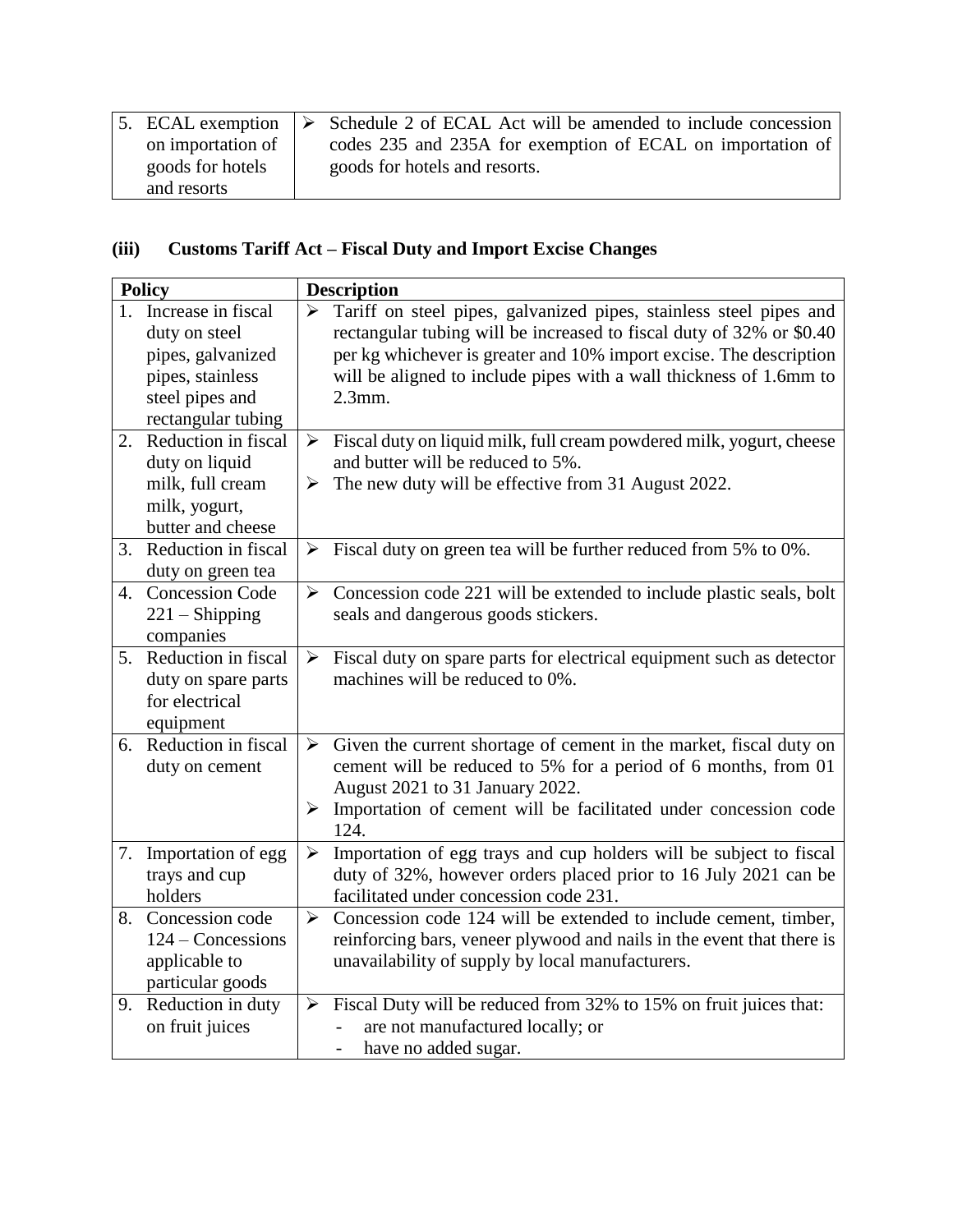| 10. Increase in fiscal                                                                     | $\blacktriangleright$           | Fiscal duty on nonwoven bags classified under chapter 63 will be                                                                                                                                                                                                                                                                                                                           |
|--------------------------------------------------------------------------------------------|---------------------------------|--------------------------------------------------------------------------------------------------------------------------------------------------------------------------------------------------------------------------------------------------------------------------------------------------------------------------------------------------------------------------------------------|
| duty on nonwoven                                                                           |                                 | increased to 32%.                                                                                                                                                                                                                                                                                                                                                                          |
| bags                                                                                       | ➤                               | To provide protection for the domestic suppliers and align the tariff,<br>the fiscal duty will be increased from 5% to 32% on sacks and bag<br>falling under heading 6305 of the Customs Tariff Act.                                                                                                                                                                                       |
| 11. Reduction in fiscal<br>duty on<br>automotive<br>batteries                              | $\blacktriangleright$           | As a relief measure to bus companies and taxi operators, fiscal duty<br>on all automotive batteries will be reduced from 32% to 15%.                                                                                                                                                                                                                                                       |
| 12. Concession code<br>$302 - broadcasting$<br>and network<br>service provider             | ➤                               | Duty concession at the rate of Free fiscal duty and Free import<br>excise will be extended towards importation of transmission and<br>graphic equipment and spare parts.                                                                                                                                                                                                                   |
| 13. Reduction in fiscal<br>duty on audio<br>visual equipment                               | $\blacktriangleright$           | Fiscal duty on audio visual equipment as stipulated below, will be<br>reduced to 0%:<br>Television cameras, digital cameras and video<br>camera<br>recorders;<br>ii. Pocket-size radio cassette players; and<br>iii. Radio receivers.                                                                                                                                                      |
| 14. Concession code<br>256 – Companies,<br>entities and<br>educational<br>institutions     | $\blacktriangleright$           | Concession code 256 applicable on companies, entities and<br>educational institutions will be removed as fiscal duty for items<br>classified under this code have already been reduced in the 2020-<br>2021 National Budget.                                                                                                                                                               |
| 15. Removal of HMC<br>License                                                              | ➤                               | To reduce cost of doing business and modernize/simplify business<br>processes, the requirement to acquire a HMC license will be<br>revoked.                                                                                                                                                                                                                                                |
| 16. Fiscal duty for<br>vegemite                                                            | $\blacktriangleright$           | Fiscal duty on vegemite will be reduced from 32% to 5%.                                                                                                                                                                                                                                                                                                                                    |
| 17. Concession code<br>$235 -$ Existing                                                    |                                 | $\triangleright$ Concession code 235 will be extended to include outdoor<br>equipment.                                                                                                                                                                                                                                                                                                     |
| hotels and resorts                                                                         | ➤                               | In addition, duty concession on heavy plant and machinery will be<br>removed as fiscal duty have already been reduced in the 2020 -<br>2021 National Budget.                                                                                                                                                                                                                               |
| 18. Concession code<br>$219 - A$ bona fide<br>passenger finally<br>disembarking in<br>Fiji | ≻<br>➤                          | Concession code 219 will be extended to include provision for<br>unaccompanied luggage.<br>In addition, concession code 219 will be extended to include 219A<br>to accommodate duty free allowance on unaccompanied luggage of<br>a travelling passenger.                                                                                                                                  |
| 19. Concession code<br>$218 - A$ bona fide<br>passenger finally<br>disembarking in<br>Fiji | $\blacktriangleright$<br>➤<br>➤ | Concession code 218 will be amended to increase allowance for<br>accompanied luggage from \$1,000 to \$2,000.<br>The code will also be amended to include allowance for<br>unaccompanied luggage of an accumulated value of \$2,000.<br>In addition, concession code 218 will be extended to include 218A<br>to legislate crew allowance for flight crew disembarking from an<br>aircraft. |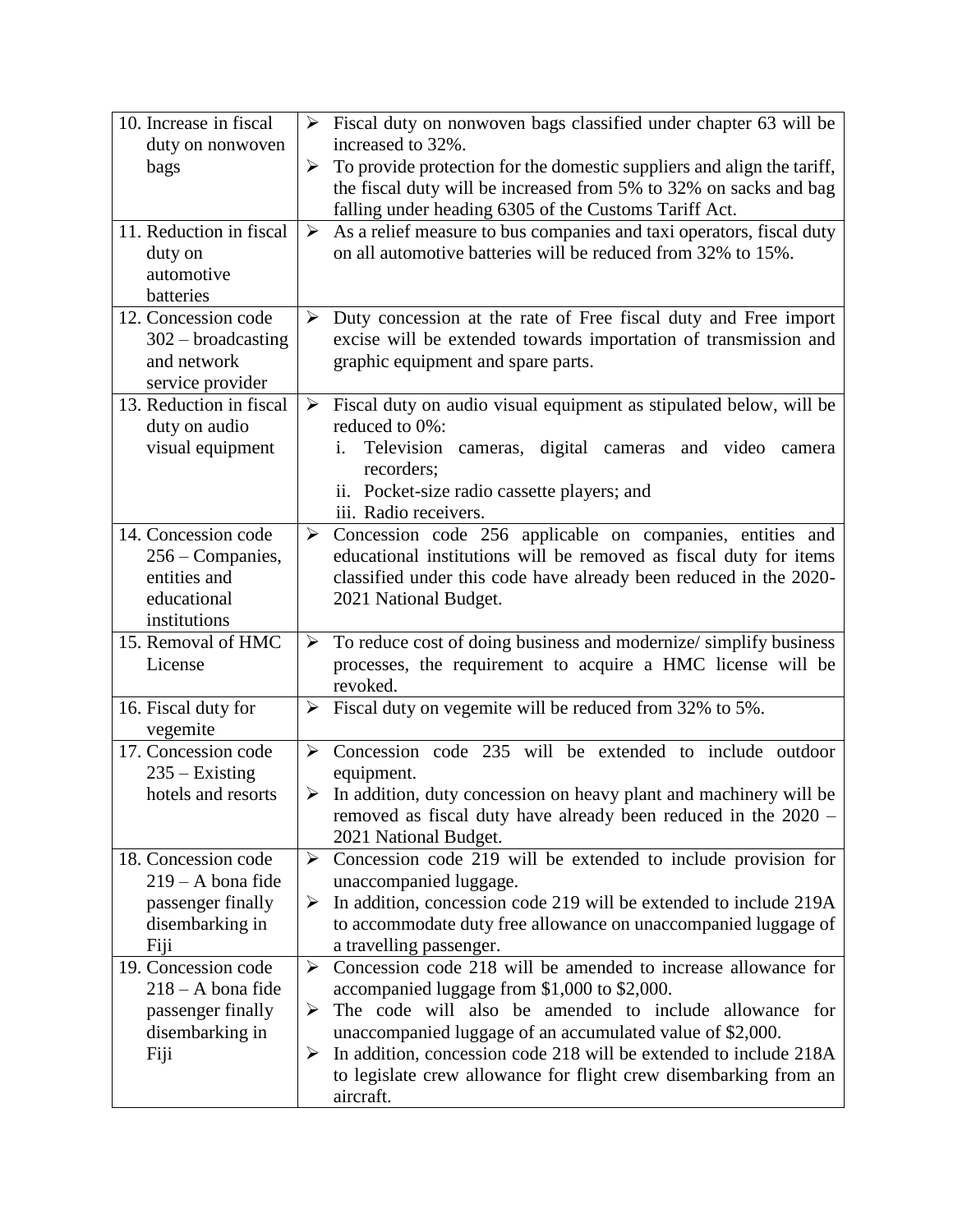| 20. Concession code<br>$115 -$ Concessions<br>applicable to<br>particular goods           | $\blacktriangleright$<br>➤ | Concession code 115 will be amended to <b>remove</b> vessels classified<br>under headings 89.01, 89.02, 89.03, 89.04 and 89.05 as fiscal duty<br>for these have already been reduced to 0% in the 2020-2021<br>National Budget.<br>Furthermore, the code will be amended to <b>include</b> vessels classified                                         |
|-------------------------------------------------------------------------------------------|----------------------------|-------------------------------------------------------------------------------------------------------------------------------------------------------------------------------------------------------------------------------------------------------------------------------------------------------------------------------------------------------|
|                                                                                           |                            | under heading 8903.99.90 - other vessels.                                                                                                                                                                                                                                                                                                             |
| 21. Concession code<br>$273$ – Companies<br>or entities                                   | $\blacktriangleright$      | Concession code 273 will be extended to include equipment,<br>accessories and chemicals related to desalination and sewerage<br>treatment projects.                                                                                                                                                                                                   |
| 22. Concession code<br>$252 -$ Companies<br>or entities<br>involved in mining<br>industry | $\blacktriangleright$      | Concession code 252 will be extended to include companies<br>involved in mining exploration.                                                                                                                                                                                                                                                          |
| 23. Concession code<br>$301$ – termidor<br>chemicals                                      | ➤                          | Duty concession on the importation of termidor chemicals to Free<br>fiscal duty.                                                                                                                                                                                                                                                                      |
| 24. Concession code<br>117 - Concessions<br>applicable to<br>particular goods             | $\blacktriangleright$<br>➤ | Concession code 117 applicable on shaped textile fabric or<br>assembled fabrics will be removed as fiscal duty for items classified<br>under this description have already been reduced to 5% in the 2020-<br>2021 National Budget.<br>Additional Note 15 to Chapter 50 will also be deleted as it is an<br>explanatory note for concession code 117. |
| 25. Concession code<br>$287 -$ Approved<br>taxi operators                                 | $\blacktriangleright$      | Concession code 287 (iv) will be amended to increase the age limit<br>for used and reconditioned petrol and diesel vehicles from 2 years<br>to 5 years from the year of manufacture.                                                                                                                                                                  |
| 26. Concession code<br>$291 -$ Approved<br>companies or<br>entities                       | $\blacktriangleright$      | Concession code 291 applicable on approved companies or entities<br>will be removed as fiscal duty on importation of ethyl alcohol<br>classified under this code have already been reduced significantly<br>in the 2020-2021 National Budget.                                                                                                         |

# **(iv) Customs Legislation**

| <b>Policy</b>     | <b>Description</b>                                                                |  |  |
|-------------------|-----------------------------------------------------------------------------------|--|--|
| 1. Dishonored     | $\triangleright$ A fine of \$500 will be imposed for both tax and customs revenue |  |  |
| cheques           | streams.                                                                          |  |  |
| 2. Advanced       | Section 11A of the Customs Act will be amended to allow ships to                  |  |  |
| notification of   | provide advanced notification of arrival not less than 48 hours.                  |  |  |
| arrival of a ship |                                                                                   |  |  |
| 3. Importation of | A maximum threshold of \$2,000 will be introduced for the                         |  |  |
| goods for         | registration of the Customs entry import value for commercial                     |  |  |
| commercial        | consignments for Gold Card Tax Payers.                                            |  |  |
| purposes          |                                                                                   |  |  |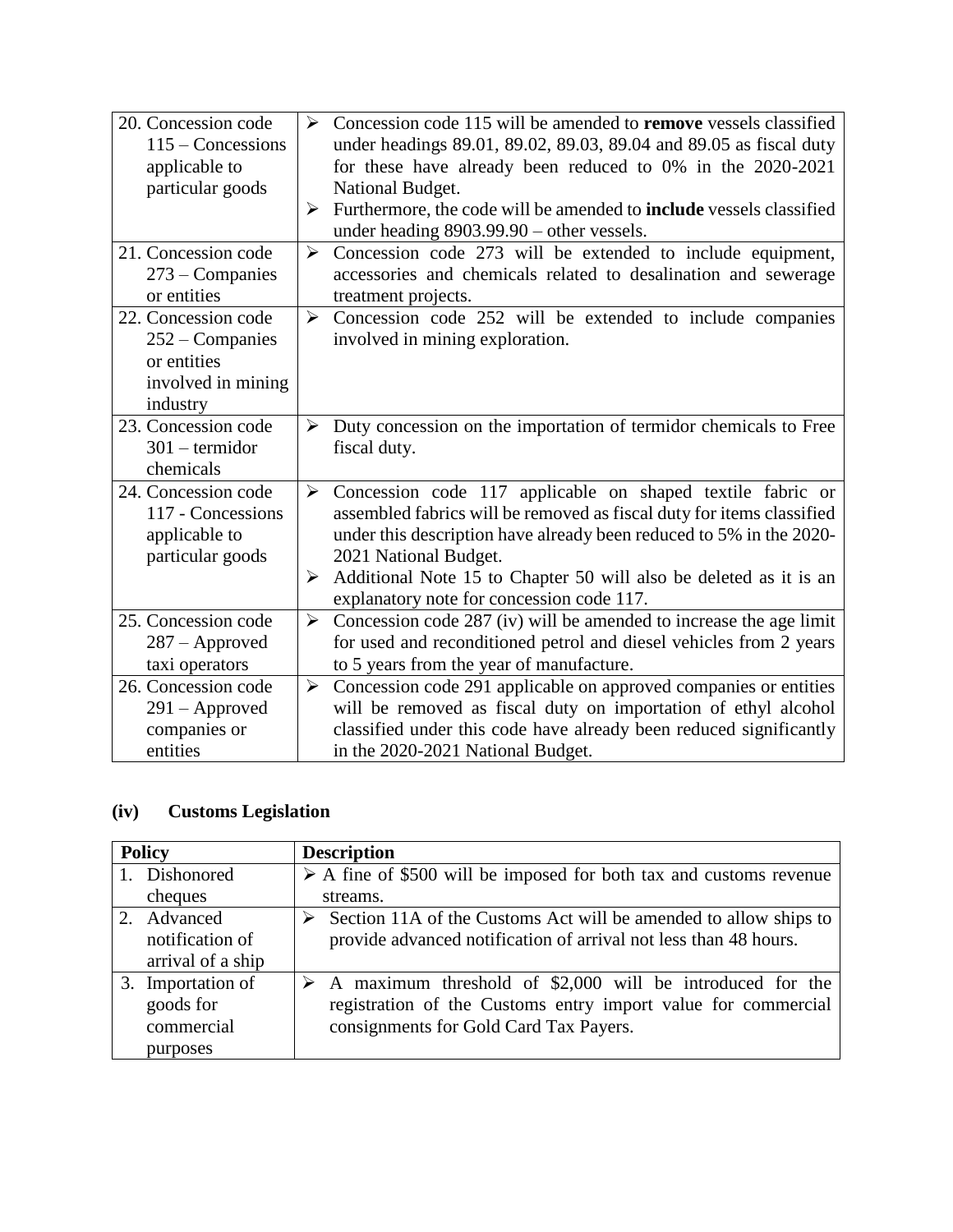| 4. Section 96             | $\blacktriangleright$ | A new provision on re-lodgment of refund will be included in              |
|---------------------------|-----------------------|---------------------------------------------------------------------------|
|                           |                       | Section 96 of the Customs Act 1986, whereby re-lodgment will be           |
|                           |                       | allowed for maximum of 30 days.                                           |
|                           | ➤                     | Furthermore, Section 96(6) of the Customs Act 1986 will be                |
|                           |                       | amended to increase the minimum refund amount of \$50. The                |
|                           |                       | minimum refund of \$10 remains.                                           |
| 5. Customs refunds        | ➤                     | Excess credit or overpayment of customs duties, bonds or fees will        |
| to offset tax debt        |                       | be used to offset against tax debt. This policy will not be applicable    |
|                           |                       | for disputed amount.                                                      |
| 6. New 100%               | $\blacktriangleright$ | Schedule 3 Item 6 of the Customs Prohibited Imports and Exports           |
| Electric vehicles         |                       | Regulations will be amended to exempt new 100% electric vehicles          |
| and quad bikes            |                       | and quad bikes from being Euro 4 compliant.                               |
| 7. Arrival and            | $\blacktriangleright$ | Section 36(1) of the Customs Regulations will be amended to               |
| <b>Report Of Aircraft</b> |                       | reword and replace the words "excess or short" with "amendment",          |
| and Ships                 |                       | to allow all forms of amendments to be made to the inward report.         |
| Departure and<br>8.       | $\blacktriangleright$ | Regulation 94 of the Customs Regulations will be amended to               |
| Clearance of              |                       | reword and replace the words "excess or short" with "amendment",          |
| Aircraft and Ships        |                       | to allow all forms of amendments to be made to the manifest.              |
| 9. Service of Notices     | $\blacktriangleright$ | Section 188 of the Customs Act will be amended to include                 |
|                           |                       | provision for serving notice by electronic means.                         |
| 10. Penalty               | $\blacktriangleright$ | Regulation 15 of the Customs Prohibited Imports and Exports               |
|                           |                       | Regulations will be amended to increase penalty from \$10,000 to          |
|                           |                       | \$25,000. This is to align to the other penalties for offences stipulated |
|                           |                       | in the Custom laws.                                                       |
| 11. Duty Deferment        | $\blacktriangleright$ | Section 92 of the Customs Act will be amended to allow removal of         |
| payment for               |                       | goods from Bonded Warehouse without customs duty being payable            |
| <b>Bonded</b>             |                       | immediately, subject to certain conditions.                               |
| Warehouse                 |                       |                                                                           |
| Operators                 |                       |                                                                           |
| 12. Notice of Claim       | $\blacktriangleright$ | Section 157 (1) of the Customs Act will be amended to reduce the          |
| on seizure of             |                       | period of claim from 3 months to 14 days.                                 |
| goods                     | $\blacktriangleright$ | Section 158 will also be amended to reduce the period for procedure       |
|                           |                       | after notice of claim from 2 months to 14 days.                           |
| 13. Recovery of           | ➤                     | With the aim of harmonizing tax and customs legislations, Section         |
| Duties                    |                       | 95 of the Customs Act will be amended to include provisions where         |
|                           |                       | Directors/Shareholders will be personally liable for recovery of          |
|                           |                       | duties and penalties for companies that are in financial difficulty.      |
| 14. Offence for not       | ➤                     | Section 114B of the Customs Act will be amended to include an             |
| maintaining               |                       | offence provision whereby businesses will be deemed accountable           |
| Proper Records            |                       | for failing to keep proper records.                                       |
| 15. Electronic            | ➤                     | Regulation $107(3)$ of the Customs Regulations will be amended to         |
| Submission of             |                       | allow taxpayers or customs agents to submit relevant documents            |
| documents                 |                       | electronically.                                                           |
|                           |                       |                                                                           |